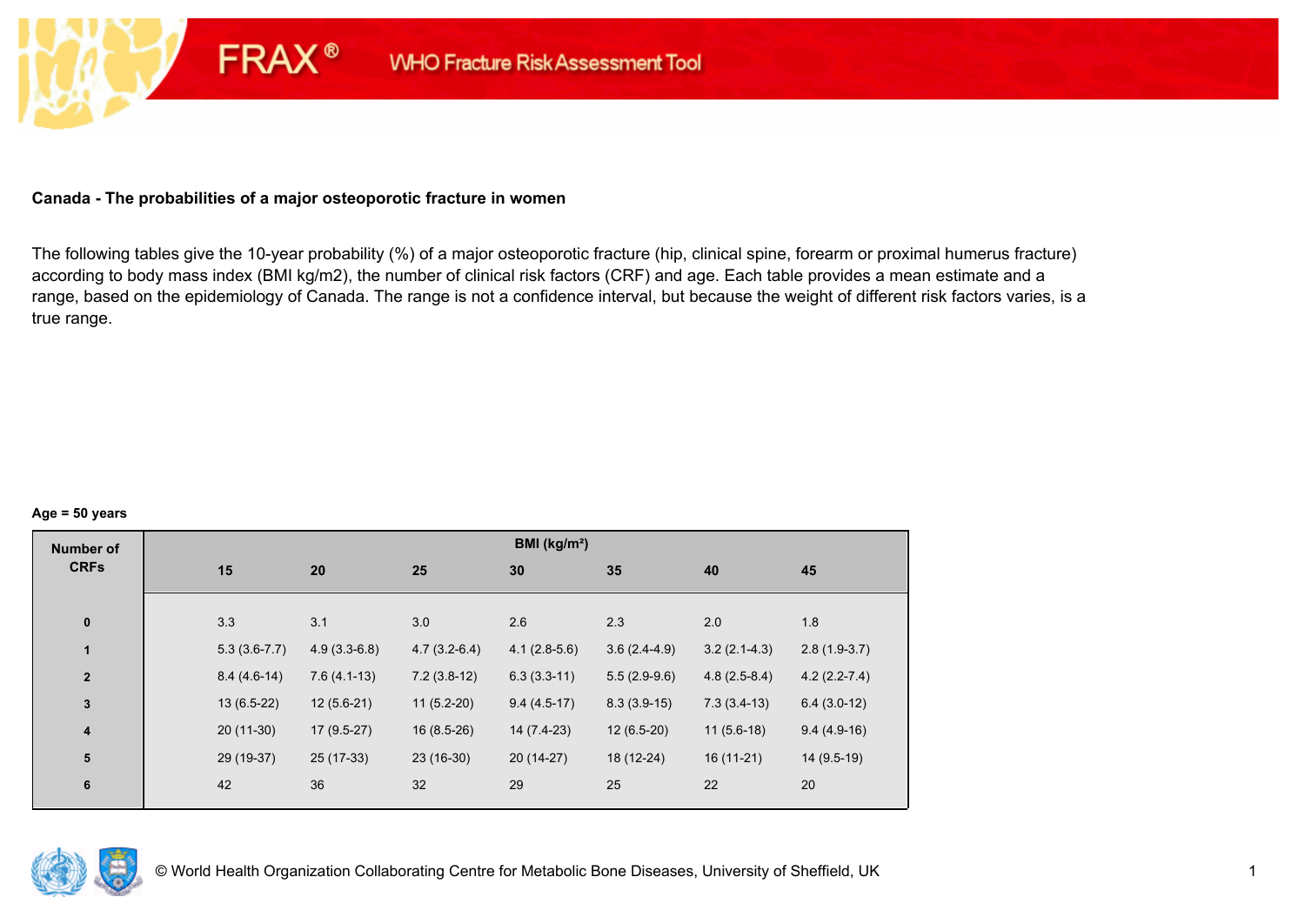# **Age = 55 years**

**FRAX®** 

| <b>Number of</b> |               |                |                | BMI ( $kg/m2$ ) |                |                |                |
|------------------|---------------|----------------|----------------|-----------------|----------------|----------------|----------------|
| <b>CRFs</b>      | 15            | 20             | 25             | 30              | 35             | 40             | 45             |
| $\bf{0}$         | 5.1           | 4.7            | 4.5            | 4.0             | 3.5            | 3.0            | 2.7            |
| 1                | $8.0(5.6-11)$ | $7.3(5.1-9.9)$ | $7.0(4.8-9.3)$ | $6.1(4.2-8.1)$  | $5.3(3.6-7.1)$ | $4.7(3.2-6.2)$ | $4.1(2.8-5.4)$ |
| $\mathbf{2}$     | $12(7.1-20)$  | $11(6.2-18)$   | $11(5.7-18)$   | $9.2(5.0-16)$   | $8.1(4.4-14)$  | $7.1(3.8-12)$  | $6.2(3.3-11)$  |
| $\mathbf{3}$     | 19 (10-31)    | 17 (8.7-29)    | $16(7.8-27)$   | $14(6.8-24)$    | $12(5.9-21)$   | $11(5.2-19)$   | $9.3(4.5-17)$  |
| 4                | 28 (17-41)    | 25 (14-37)     | $23(13-35)$    | $20(11-31)$     | 18 (9.7-28)    | $15(8.4-25)$   | 14 (7.4-22)    |
| 5                | 40 (28-50)    | $35(25-44)$    | $32(23-41)$    | 28 (21-37)      | 25 (18-33)     | 22 (16-29)     | 19 (14-26)     |
| 6                | 55            | 48             | 44             | 39              | 35             | 31             | 27             |
|                  |               |                |                |                 |                |                |                |

## **Age = 60 years**

| <b>Number of</b>        |              |              |               | BMI (kg/m <sup>2</sup> ) |                |                |                |
|-------------------------|--------------|--------------|---------------|--------------------------|----------------|----------------|----------------|
| <b>CRFs</b>             | 15           | 20           | 25            | 30                       | 35             | 40             | 45             |
| $\pmb{0}$               | 7.4          | 6.7          | 6.3           | 5.5                      | 4.8            | 4.2            | 3.7            |
| $\mathbf{1}$            | $12(8.3-16)$ | $10(7.3-14)$ | $9.7(6.7-13)$ | $8.5(5.8-11)$            | $7.4(5.1-9.6)$ | $6.5(4.4-8.4)$ | $5.7(3.9-7.4)$ |
| $\mathbf{2}$            | 18 (11-26)   | $16(9.0-24)$ | $14(8.2-23)$  | $13(7.1-21)$             | $11(6.2-18)$   | $9.7(5.4-16)$  | $8.5(4.7-14)$  |
| $\mathbf 3$             | 26 (15-40)   | 23 (13-37)   | $21(11-35)$   | 19 (9.7-32)              | 16 (8.4-28)    | 14 (7.3-25)    | $13(6.4-22)$   |
| $\overline{\mathbf{4}}$ | $38(25-53)$  | $33(21-48)$  | $30(18-45)$   | 27 (16-40)               | 23 (14-36)     | 21 (12-32)     | 18 (10-29)     |
| 5                       | 52 (39-62)   | 45 (34-56)   | 41 (32-52)    | $37(28-47)$              | $33(25-42)$    | 29 (22-38)     | 26 (19-34)     |
| 6                       | 67           | 60           | 55            | 50                       | 45             | 40             | 35             |

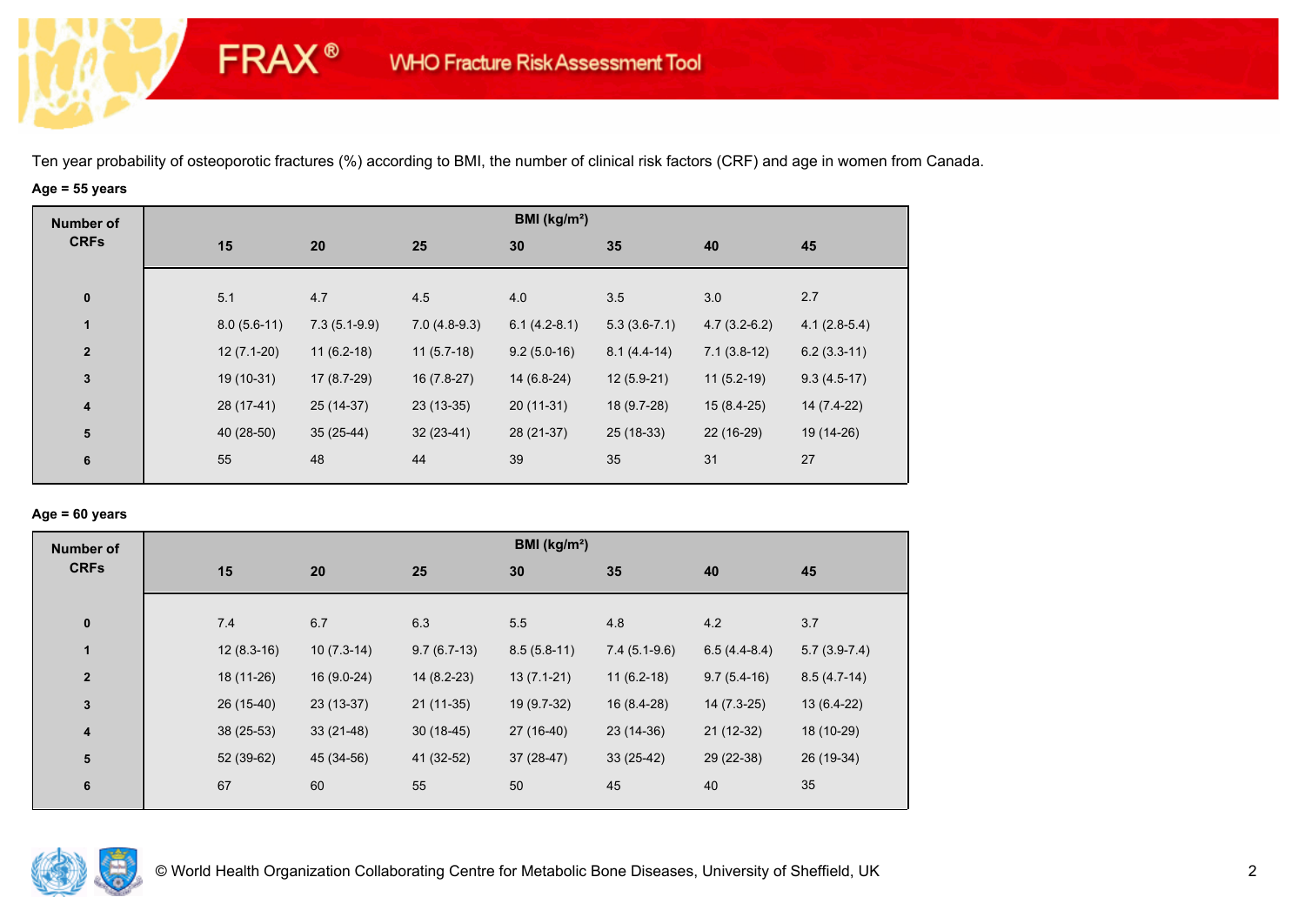# **Age = 65 years**

**FRAX®** 

| <b>Number of</b>        |             |              |              | BMI (kg/m <sup>2</sup> ) |               |               |                |
|-------------------------|-------------|--------------|--------------|--------------------------|---------------|---------------|----------------|
| <b>CRFs</b>             | 15          | 20           | 25           | 30                       | 35            | 40            | 45             |
|                         |             |              |              |                          |               |               |                |
| $\pmb{0}$               | 9.9         | 8.7          | 8.0          | 7.0                      | 6.1           | 5.3           | 4.6            |
| $\mathbf{1}$            | $15(11-20)$ | $13(9.6-17)$ | $12(8.6-15)$ | $11(7.5-13)$             | $9.2(6.5-12)$ | $8.0(5.6-10)$ | $7.0(4.9-9.0)$ |
| $\overline{2}$          | 23 (15-32)  | $20(12-29)$  | 18 (11-28)   | $16(9.1-25)$             | 14 (7.9-22)   | $12(6.8-19)$  | $10(5.9-17)$   |
| $\mathbf{3}$            | $33(22-48)$ | 29 (17-44)   | $26(15-41)$  | $23(13-37)$              | $20(11-33)$   | 17 (9.4-29)   | $15(8.1-26)$   |
| $\overline{\mathbf{4}}$ | 46 (33-61)  | 40 (28-56)   | $36(24-52)$  | $32(21-47)$              | 28 (18-42)    | 25 (15-38)    | $22(13-34)$    |
| ${\bf 5}$               | 61 (50-70)  | 54 (43-64)   | 49 (39-60)   | 44 (35-54)               | $39(30-49)$   | $35(27-44)$   | $31(23-39)$    |
| 6                       | 75          | 69           | 63           | 57                       | 52            | 46            | 41             |
|                         |             |              |              |                          |               |               |                |

## **Age = 70 years**

| <b>Number of</b>        |             |             |             | BMI (kg/m <sup>2</sup> ) |              |               |               |
|-------------------------|-------------|-------------|-------------|--------------------------|--------------|---------------|---------------|
| <b>CRFs</b>             | 15          | 20          | 25          | 30                       | 35           | 40            | 45            |
| $\pmb{0}$               | 13          | 11          | 10          | 8.8                      | 7.6          | 6.6           | 5.7           |
| 1                       | $20(16-25)$ | $17(13-21)$ | $15(11-19)$ | $13(9.5-16)$             | $11(8.2-14)$ | $9.5(7.0-12)$ | $8.2(6.1-11)$ |
| $\overline{\mathbf{2}}$ | $30(21-40)$ | 25 (17-33)  | $21(14-29)$ | 18 (12-26)               | 16 (10-22)   | $14(8.7-19)$  | $12(7.5-17)$  |
| $\mathbf 3$             | 44 (31-58)  | $36(24-50)$ | $30(20-44)$ | 26 (17-38)               | 23 (14-34)   | 20 (12-29)    | 17 (10-26)    |
| $\overline{\mathbf{4}}$ | 59 (47-72)  | $50(38-64)$ | 42 (32-57)  | $37(27-50)$              | $32(23-45)$  | 28 (20-39)    | 24 (17-34)    |
| ${\bf 5}$               | 73 (67-80)  | 65 (58-74)  | 57 (49-66)  | $50(42-60)$              | 44 (37-53)   | $39(32-47)$   | $33(27-42)$   |
| 6                       | 83          | 79          | 72          | 65                       | 59           | 52            | 46            |

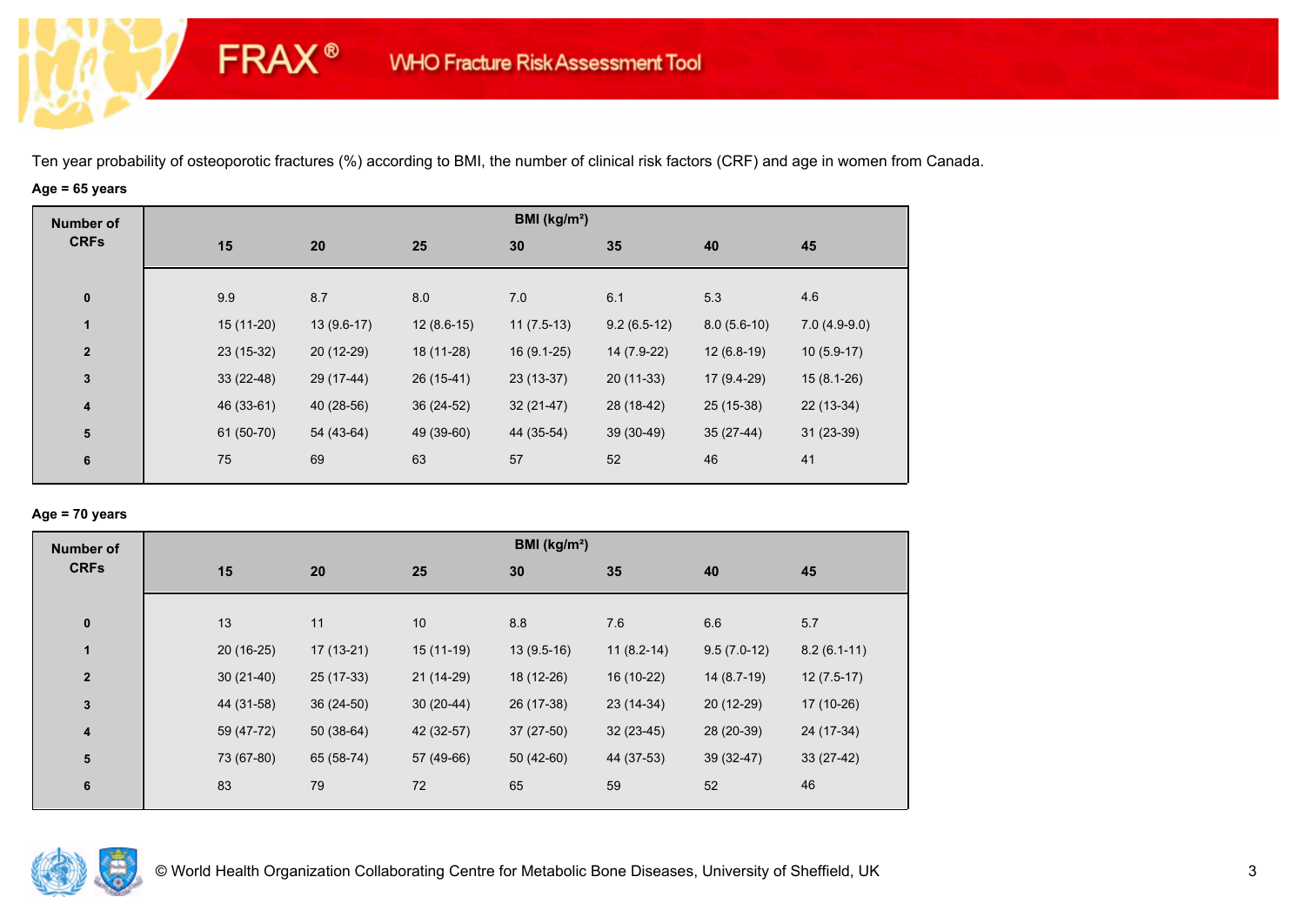# **Age = 75 years**

**FRAX®** 

| <b>Number of</b>        |            |             |             | BMI (kg/m <sup>2</sup> ) |             |              |              |
|-------------------------|------------|-------------|-------------|--------------------------|-------------|--------------|--------------|
| <b>CRFs</b>             | 15         | 20          | 25          | 30                       | 35          | 40           | 45           |
|                         |            |             |             |                          |             |              |              |
| $\bf{0}$                | 19         | 16          | 14          | 12                       | 10          | 8.6          | 7.4          |
| 1                       | 29 (22-39) | 24 (18-30)  | $20(15-24)$ | 17 (13-20)               | $15(11-18)$ | $12(9.3-15)$ | $11(7.9-13)$ |
| $\overline{\mathbf{2}}$ | 42 (29-57) | $35(23-46)$ | 29 (19-37)  | 25 (16-32)               | $21(14-27)$ | 18 (12-23)   | $15(10-20)$  |
| $\mathbf{3}$            | 57 (42-72) | 49 (34-64)  | 41 (28-55)  | $35(23-48)$              | $30(20-42)$ | 26 (17-36)   | $22(14-31)$  |
| $\overline{\mathbf{4}}$ | 70 (56-81) | 65 (49-77)  | 56 (42-70)  | 49 (36-63)               | 43 (31-56)  | 37 (26-49)   | $31(22-43)$  |
| 5                       | 80 (71-85) | 77 (67-84)  | 71 (61-79)  | 65 (54-74)               | 58 (48-67)  | $51(42-60)$  | 44 (36-53)   |
| 6                       | 86         | 85          | 83          | 78                       | 73          | 66           | 59           |
|                         |            |             |             |                          |             |              |              |

## **Age = 80 years**

| <b>Number of</b> |            |             |             | BMI (kg/m <sup>2</sup> ) |             |             |             |  |
|------------------|------------|-------------|-------------|--------------------------|-------------|-------------|-------------|--|
| <b>CRFs</b>      | 15         | 20          | 25          | 30                       | 35          | 40          | 45          |  |
|                  |            |             |             |                          |             |             |             |  |
| $\pmb{0}$        | 25         | 21          | 19          | 16                       | 14          | 12          | 10          |  |
| 1                | 36 (27-49) | $31(24-40)$ | 27 (21-32)  | $23(18-27)$              | $20(15-23)$ | 17 (13-20)  | $14(11-17)$ |  |
| $\mathbf{2}$     | 48 (36-63) | 43 (31-55)  | 38 (27-48)  | $33(22-41)$              | 28 (19-35)  | 24 (16-30)  | $20(13-25)$ |  |
| 3                | 61 (46-73) | 56 (43-69)  | $51(37-63)$ | 44 (32-56)               | 38 (27-49)  | $33(23-43)$ | 28 (19-37)  |  |
| 4                | 71 (58-80) | 68 (56-78)  | 64 (52-75)  | 58 (45-70)               | $51(39-63)$ | 44 (33-57)  | 38 (28-50)  |  |
| ${\bf 5}$        | 78 (69-83) | 77 (68-83)  | 75 (66-82)  | 70 (60-78)               | 64 (53-72)  | 57 (47-66)  | 51 (41-59)  |  |
| 6                | 83         | 83          | 83          | 79                       | 75          | 69          | 63          |  |